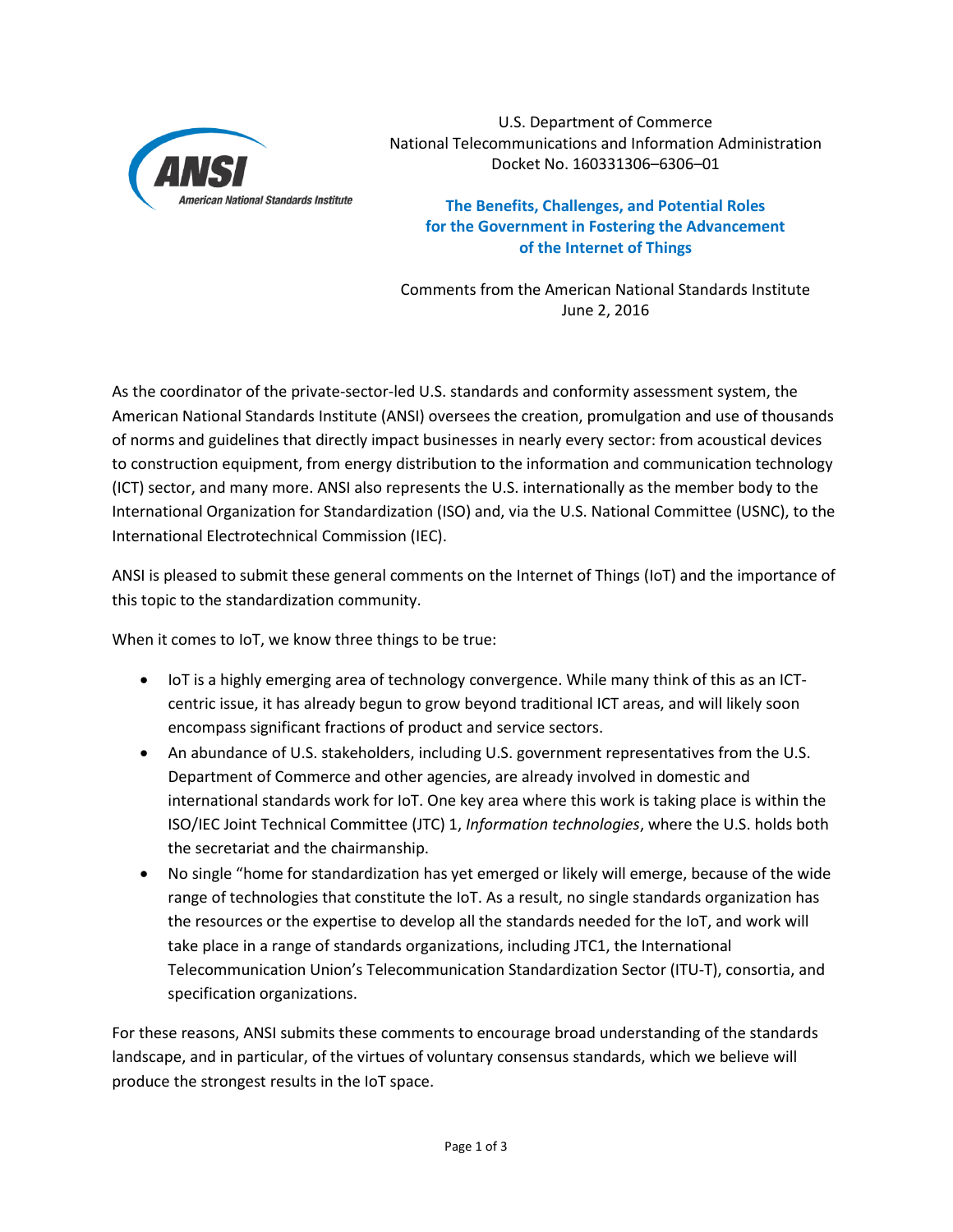First of all, how important are standards in a broad sense? According to a 2004 U.S. Department of Commerce<sup>[1](#page-1-0)</sup> report, standards issues were estimated to impact 80% of global commodity trade. And when we're talking about one of the world's strongest and most vibrant trade relationships, there are a lot of dollars and jobs on the line globally. Experts estimate that the IoT will consist of almost 50 billion objects by  $2020.<sup>2</sup>$ 

When addressing the area of IoT, which also encompasses smart technologies such as smart grid, smart homes, smart cities, intelligent transportation systems, and smart and wearable devices amongst many others, we need to embrace the importance of globally relevant standards and global approaches to conformity assessment.

How do we define an international standard? The World Trade Organization (WTO) offers an answer: the WTO Technical Barriers to Trade (TBT) Agreement Committee Decision<sup>[2](#page-1-1)</sup> states that the global relevance of a standard is determined by how it was developed, not where. More specifically, the Decision states that the development of international standards must rely upon a number of principles, including openness, impartiality, consensus, transparency, and coherence, among others.

In other words, the global relevance of a standard cannot and should not be measured by which organization developed it. The degree to which a standard is used in the global marketplace is the best measure of an international standard.

In the United States, we refer to this concept as the "multiple-path approach."

The U.S. standardization system is fundamentally built on the needs of the marketplace, where users decide which standards best meet their needs, and in which standards development venues they wish to work. Ultimately, the U.S. standardization community supports the fact that there are multiple paths to global relevance – as articulated by the WTO TBT Agreement Committee Decision – and that it is the marketplace that decides the utility or applicability of any given standard.

ANSI strongly advocates for the multiple-path approach in any standards-related discussions surrounding IoT. This will help to ensure a level playing field for standards organizations, while also looking to adopt and promote those standards that have been developed in a balanced, open, consensus-based process.

The IoT is an area where the private sector should have the lead, and ANSI has heard from private-sector stakeholders that some feel standards solutions are premature where such innovative and rapidly changing technology is concerned.

We take a similar approach on the conformity assessment side of the dialogue: the private sector should take the lead, and we should look for solutions that have global relevance. Consider how much time and money could be saved if conformity assessment providers that test, certify, and accredit could be

<span id="page-1-0"></span> <sup>1</sup> United States Department of Commerce, **[Standards and Competitiveness –](http://ita.doc.gov/td/standards/pdf%20files/Standards%20and%20Competitiveness.pdf) Coordinating for Results**. *Washington, DC May 2004, p1 <sup>2</sup> Dave Evans (April 2011)[. "The Internet of Things: How the Next Evolution of the Internet Is Changing Everything"](http://www.cisco.com/c/dam/en_us/about/ac79/docs/innov/IoT_IBSG_0411FINAL.pdf) (PDF). Cisco.*

<span id="page-1-1"></span><sup>3</sup> *G/TBT/ 1/REV. 10. "Decision of the Committee on Principles for the Development of International Standards, Guides and Recommendations with Relation to Articles 2, 5 and Annex 3 of the Agreement"*